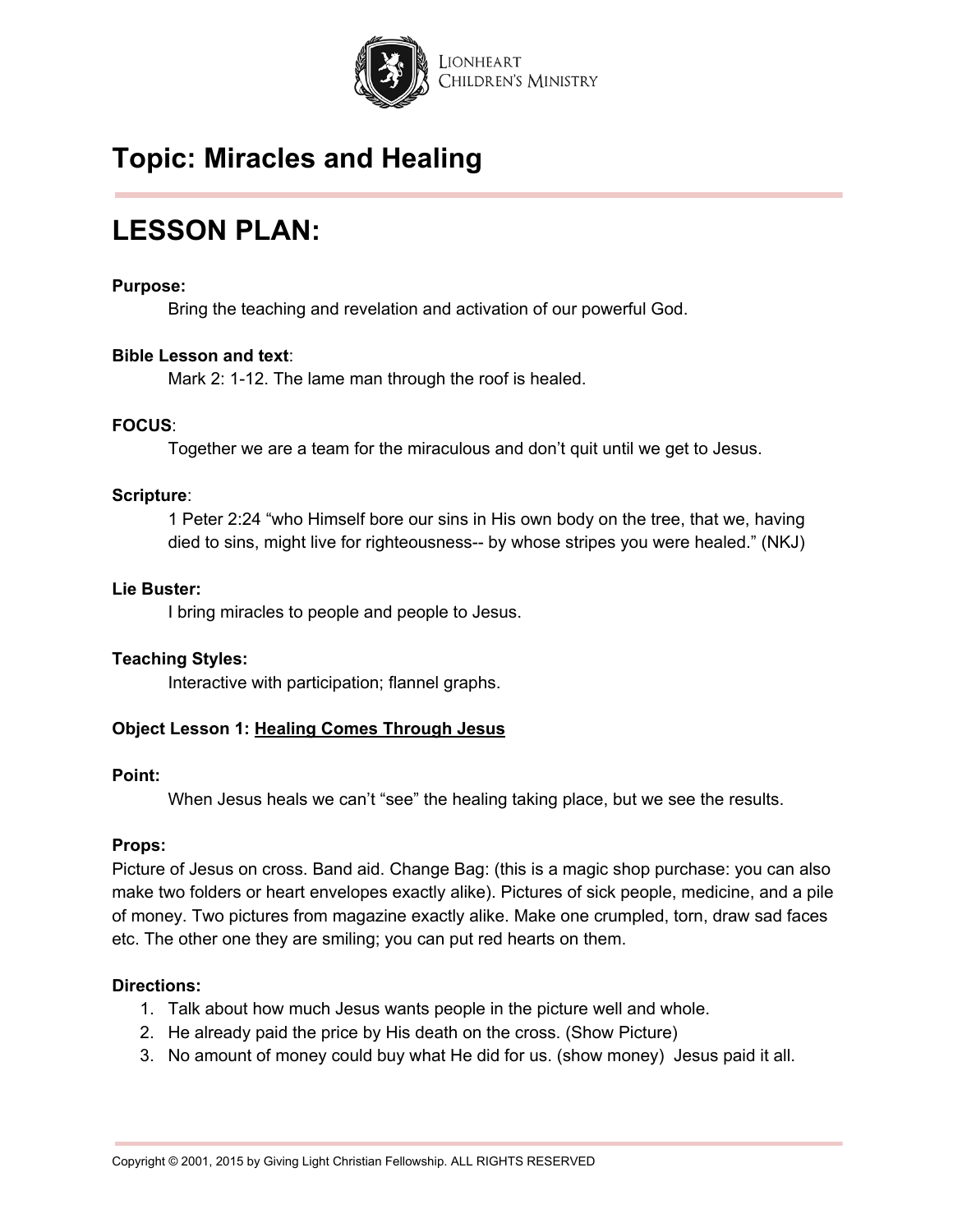

- 4. Now we must believe, pray and bring the people to Jesus for healing. Put the crumbled, sick picture in the "change bag or heart folder." The only way for miracles is to come to Jesus.
- 5. In the other folder have the smiling, healed picture already in place. At some point you will make a "switch" (unknown to the kids) and be holding the other folder. If you have a change bag the healed picture will already be inside on the other half of the hidden compartment.
- 6. Keep preaching with the "miracle" folder with the healed people in side. Pull them out. Wow! Look at this! What happened to the people? When we come to Jesus, He heals us too and puts a smile on our face.

#### **Ministry Time:**

Be prepared to spend time praying for healing and miracles for the children or others.

### **Object Lesson 2: Obstacles to a Miracle**

#### **Props:**

Blanket

#### **Directions:**

- 1. Four children hold a blanket with a "lame" child on it that they are taking to Jesus. One person (child or helper) to be the "devil's advocate" who brings obstacles. this person tries to entice the children away from their focus. Tempts by way of flesh and selfishness.
- 2. On the "way" are obstacles or distractions to the miraculous. The "devil's advocate" comes to trick them using the obstacles and lies from the lists below or others which your class will relate to.
- 3. The children will choose to yield to the obstacle or press on to the miracle. with each obstacle, what will you do? What did the men in the story of the lame man do? Did they allow the obstacles to stop them from pressing through and getting to Jesus?
- 4. If needed, the teacher will offer encouragement to the children in the midst of the enemy trying to draw them away.
- 5. Suggested Obstacles and Lies
	- A. Trip to an amusement park. You have to go today. (Picture of park)
	- B. Invitation to birthday party.
	- C. The person is not going to get better. Remember the last time you prayed for healing? The person didn't get better, they got worse.
	- D. You prayed enough, you are tired.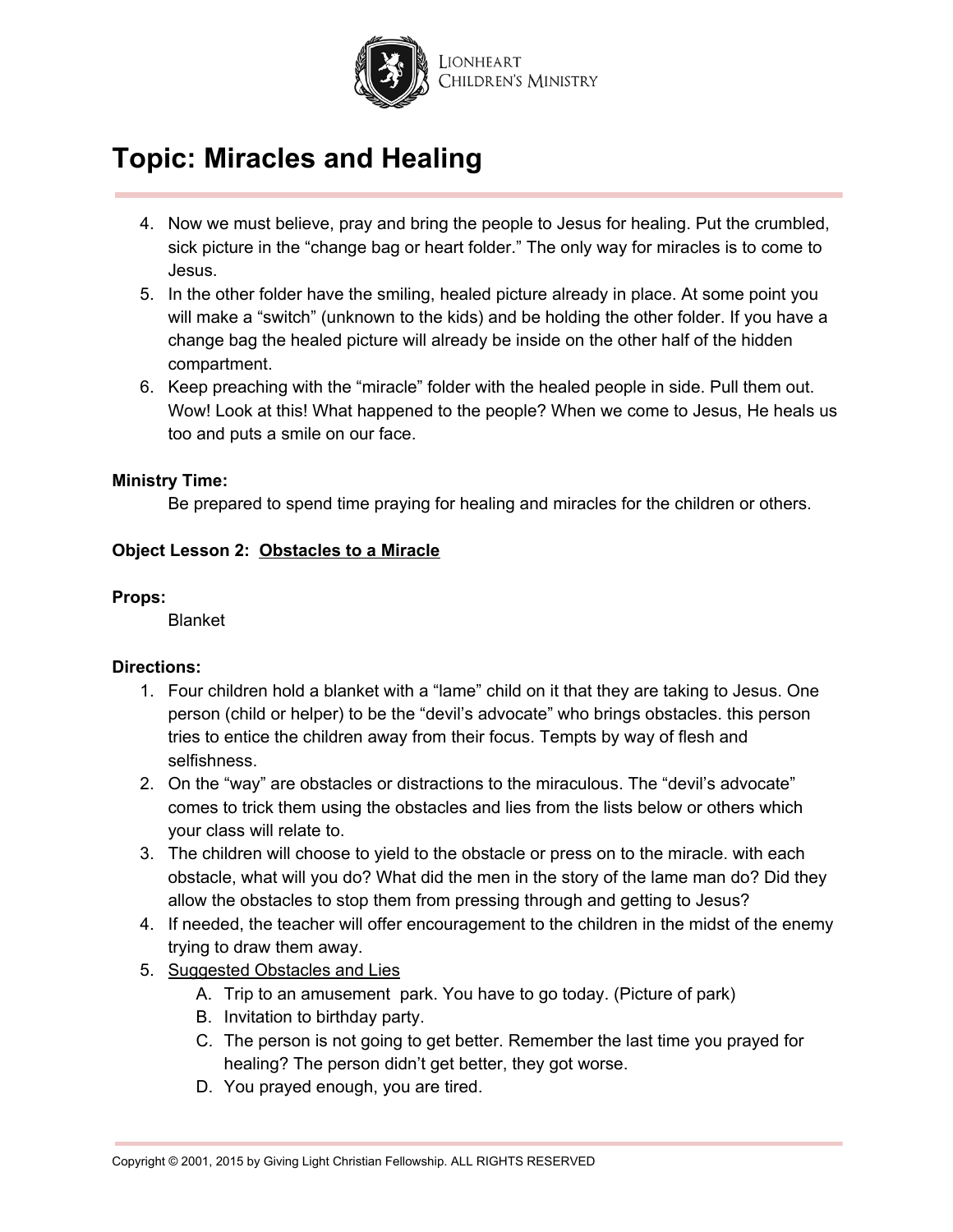

- E. God didn't hear you. Quit. Stop short of the breakthrough.
- F. Jesus isn't ready to heal yet. this person doesn't even read their Bible.

## 6. **Extra Point:**

If you have a group of children helping with the lesson, the children with the "lame" child can do the cheer of the christian. The enemy's group can say the sickness chant.

## Chant of the enemy:

"Sickness, sickness, that's our plan. we want them sick and living in pain."

### Cheer of the Christians:

"Healing, Miracles, that's God's plan. Jesus died and rose again. Go for it!

## **Object Lesson 3: Truth Or Lie**

#### **Point:**

Lots of people don't believe Jesus really heals or that Jesus will really heal them. There are other lies that keep us from experiencing all of God's promises. There are scriptural principles that can cause us to grow in the character of God.

### **Props:**

Cards with truth and lie statements printed on them, two baskets- one with a picture of the devil on it and one with a picture of Jesus or the Bible on it.

### **Directions:**

- 1. Have children pick one of the cards and decide which basket it goes in.
- 2. EXAMPLES:
	- A. You give too much money, keep it.
	- B. God doesn't hear your prayers.
	- C. If you are nice to the devil, he will be nice to you.
	- D. I will do good.
	- E. Obey and be blessed.
	- F. Tell someone: I will pray for you and then do it.
	- G. Tell someone: Jesus loves you. Jesus heals.
	- H. She was mean so it is okay to be mean.
	- I. I will be kind to nice and mean people.
	- J. I won't be your friend today.
	- K. You can lie if it doesn't hurt anyone.
	- L. You will get sick anyway.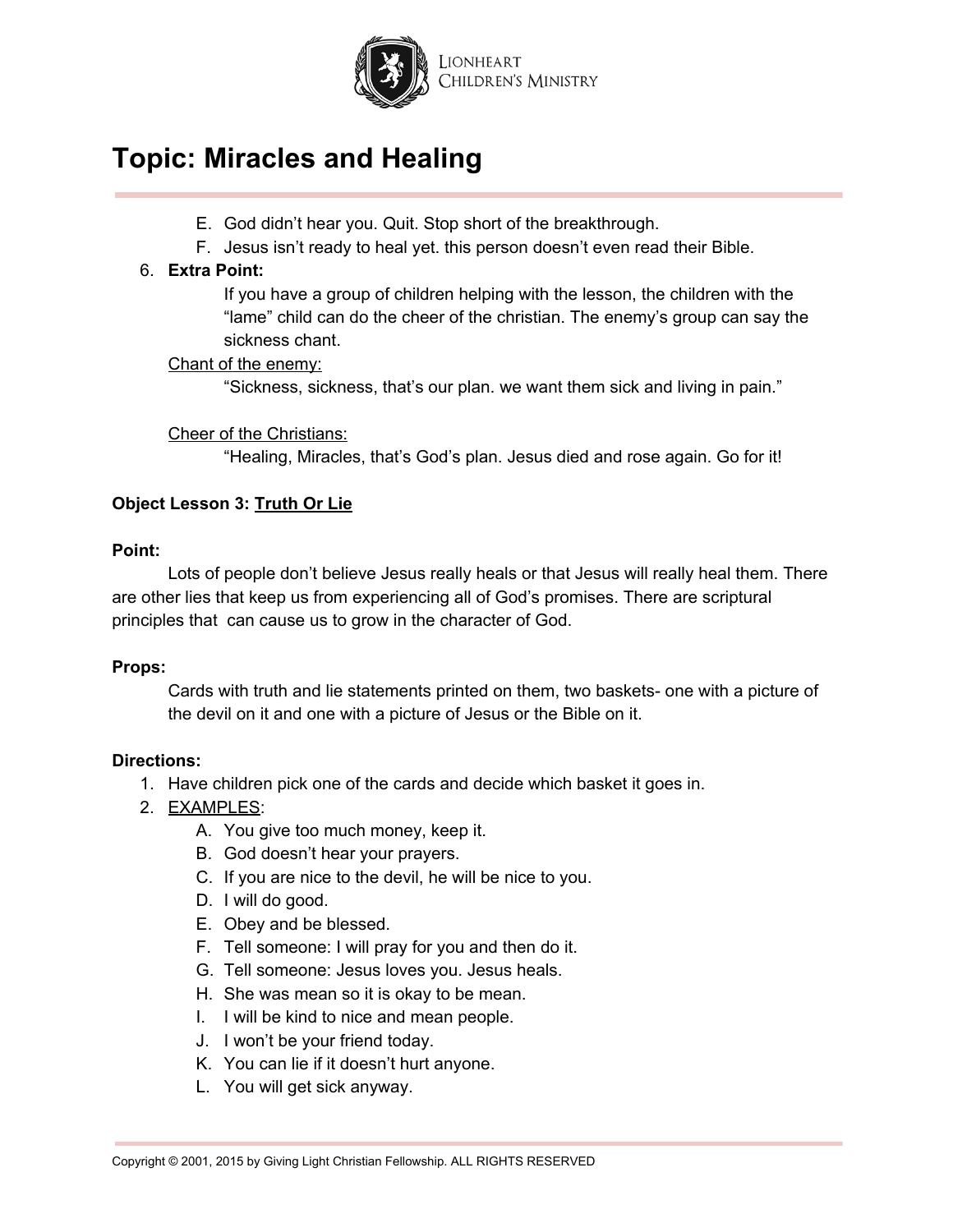

- M. You can have my lunch because you are hungry.
- N. Take the cookie; no one is looking.
- O. Can I take you to church?
- 3. We want to live in health and receive healing, miracles and all that god's Word says we can have.

## **Object Lesson 4: How Long?**

#### **Point:**

Healing is promised and received by faith and patience. Hebrews 6:12 "That ye be not slothful, but followers of them who through faith and patience inherit the promises."

### **Props:**

Flour (Scriptures on healing), water (God's Spirit), Yeast (Faith), Salt (the Christian), Sugar (Love), loaf of bread (word of life and healing), a bowl and spoon.

#### **Directions:**

- 1. The proper ingredients mixed together are needed for God's promises to be complete. The teacher will take the ingredients and talk about how the Word of God is healing and life, just like bread is like for our body. Show a loaf of bread and the ingredients needed to make the bread.
- 2. Teach on the ingredients using the natural ingredients as symbols of the spiritual. Add each ingredient to the bowl after teaching on it. NOTE: The ingredients could be added to the bowl by the children. Have them read the verse to release faith for healing. The children can repeat the verse after the ingredient is put in the bowl.
- 3. Examples of the scriptures for each ingredient are as follows.
	- A. Flour- God's Word. Psalms 107:20 "He sent His word and healed them, and delivered them from their destructions." (NKJ)

Exodus 15:26 "For I am the LORD who heals you," (NKJ)

B. Yeast- Faith. Hebrews 11:6 "And without faith it is impossible to please God, because anyone who comes to him must believe that he exists and that he rewards those who earnestly seek him." (NIV)

Luke 8:48 "And He said to her, 'Daughter, be of good cheer; your faith has made you well. Go in peace." (NKJ)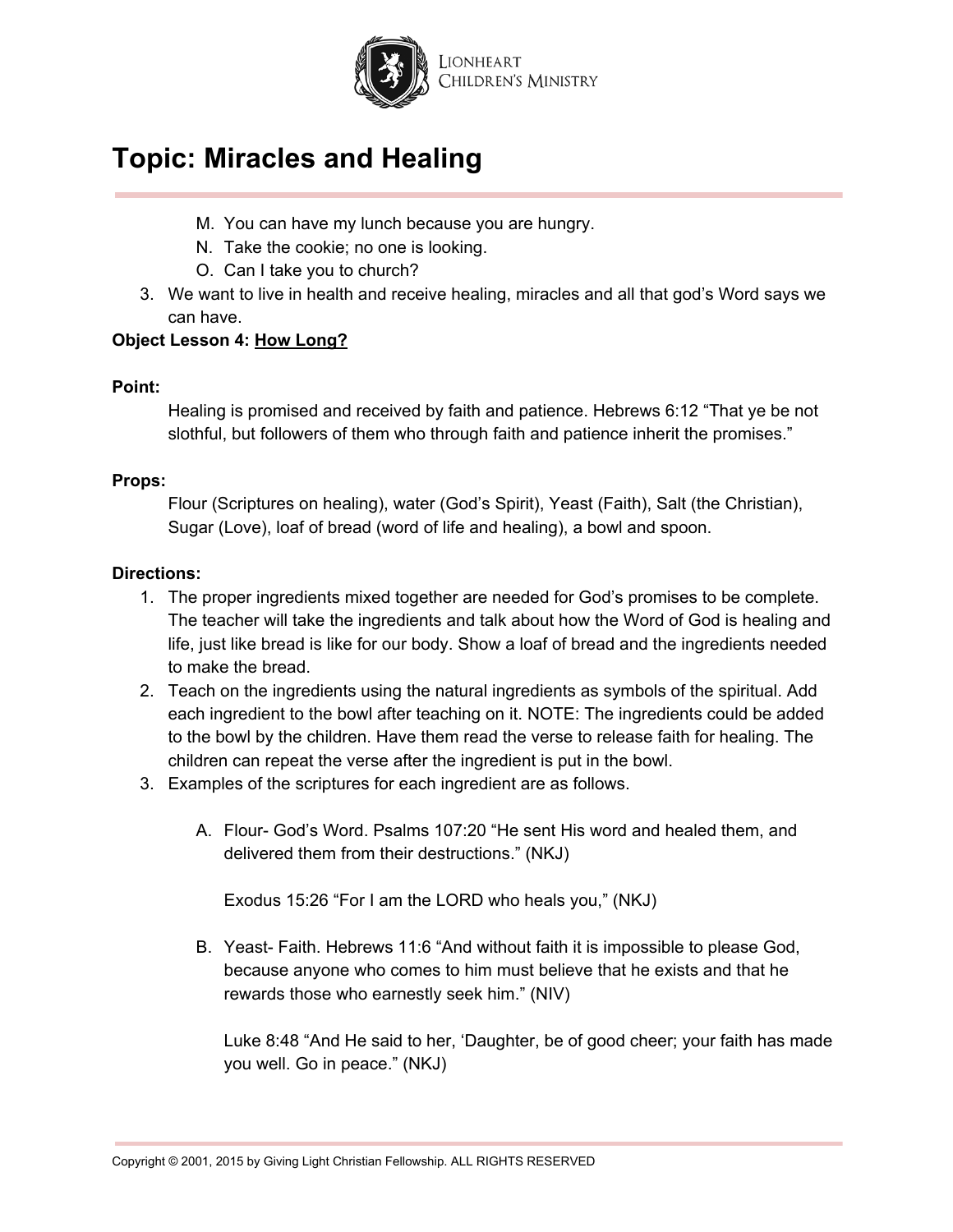

C. Sugar- Love. Galatians 5:6 "The only thing that counts is faith expressing itself through love." (NIV)

1 John 4:9 "This is how God showed his love among us: He sent his one and only son into the world that we might live through him." (NIV)

D. Salt- the Christian. Mark 16:20 "And the disciples went everywhere preaching, and the Lord was with them and confirmed what they said by the miracles that followed their messages." (TLB)

Matthew 5:13 "You are the salt of the earth…" (NKJ)

E. Water- God's Spirit. 2 Corinthians 3:6 "But the spirit gives life." (NIV)

2 Corinthians 3:17 "Now the Lord is the spirit; and where the Spirit of the Lord if, there is liberty." (NKJ)

- 4. Later in the class, the yeast will activate the ingredients to rise. thus, patience is necessary to receive the change in the ingredients. We sometimes wait for a time to see our healing manifested. There are certain things necessary to cause the ingredients to rise before becoming bread, just as in healing.
- 5. The final stage is baking in the oven, which can represent the fires of opposition and doubt. The oven can be our patience waiting to receive the end, our healing.
- 6. Our walking in health will allow us to "feed" others with the "bread of healing" we have received. The bread of life, Jesus has given us His life for our healing.
- 7. Distribute pieces of the loaf of bread to the children for them to eat.

### **8. Extra Point:**

You may wish to have a "devil" come in and try to "steal" the word during the lesson. this is the way the enemy works as we wait for the fullness of the Word of God to be manifested. the teacher or a child will rise up in authority to send the devil away.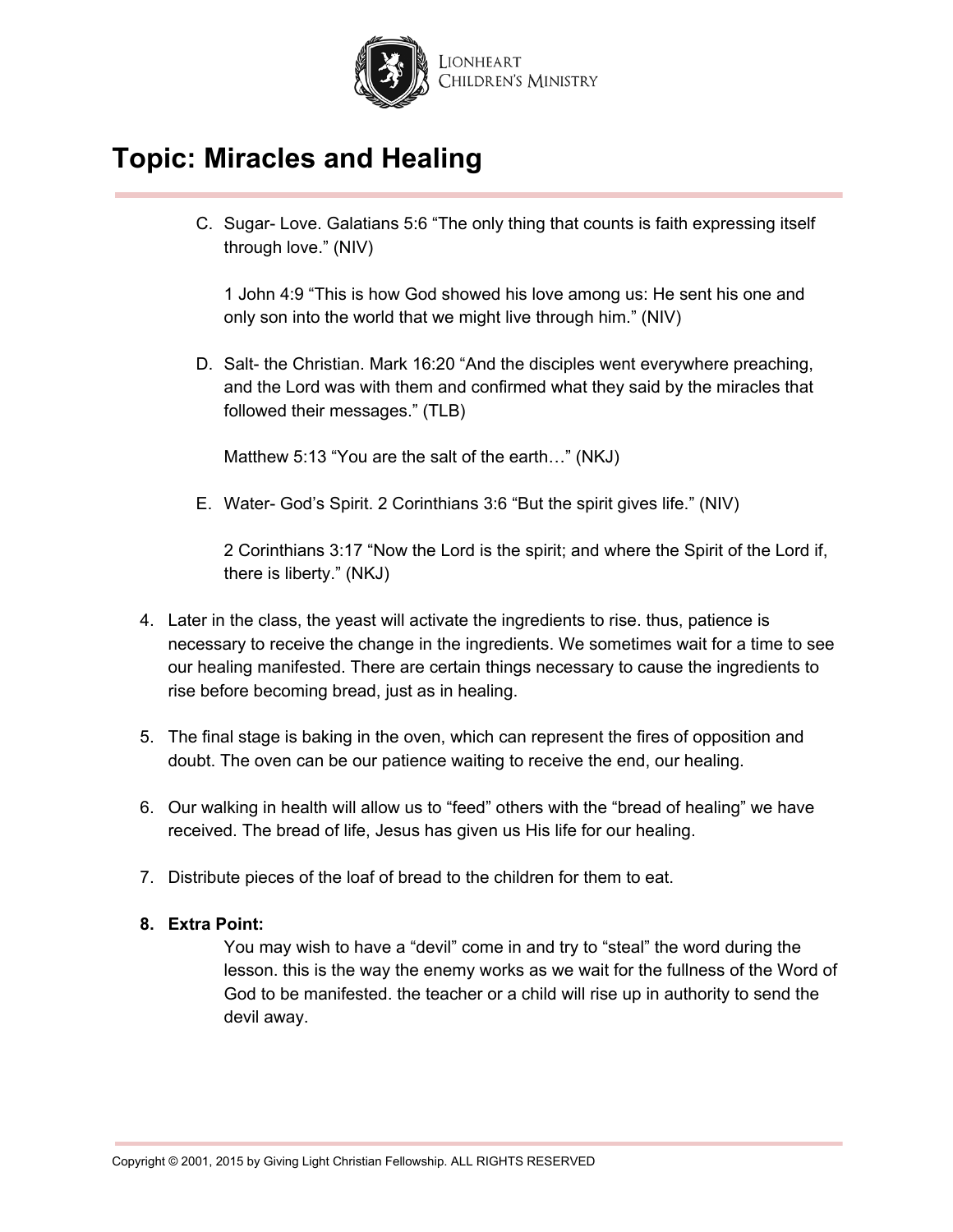

## **Object Lesson 5: Soup Anyone?**

#### **Point:**

Gives a review of the Study Sheet for the children in class.

#### **Props:**

Chef hat and apron; 16 boxes, cans and jars of varying sizes, some labeled with "healing" ingredients and some with "ungodly" ingredients (see list at end of this object lesson). for younger children, write each ingredient (Godly and ungodly) on papers and place them in the Bible for the children to take turns finding and then deciding if it is one of God's healing ingredients.

#### **Directions:**

- 1. The teacher puts on a chef hat and apron and says she wants to make a new soup she read about in the Bible. she needs some help, The children will help her to add the right ingredients as she follows the Bible recipe.
- 2. Contrast what soup can do for a cold, Jesus has already done for us on the cross.
- 3. Allow the children to choose the good ingredients that you would put in the pot of "Super Healing Stew". The children will not want you to put the ungodliness in the "stew".
- 4. Now that we know how to make healing soup. Who would like to try this soup? We can pray for one another or someone who needs healing. Go into prayer with the children. Allow them to pray for one another. Have them lay their hands on the person they are praying for.

#### **Drama Version:**

#### **Characters:**

Chef Larry and his apprentice Jr. chef Jess (she is really dopey and doesn't know anything about cooking or the right ingredients for making "healing soup").

#### **Props:**

The boxes, jars and cans as prepared above; a large pot, spoon, 2 aprons and 2 chef hats.

A funny chef Larry is cooking up some healing chicken soup. Contrast what soup can do for a cold, Jesus has already done for us on the cross.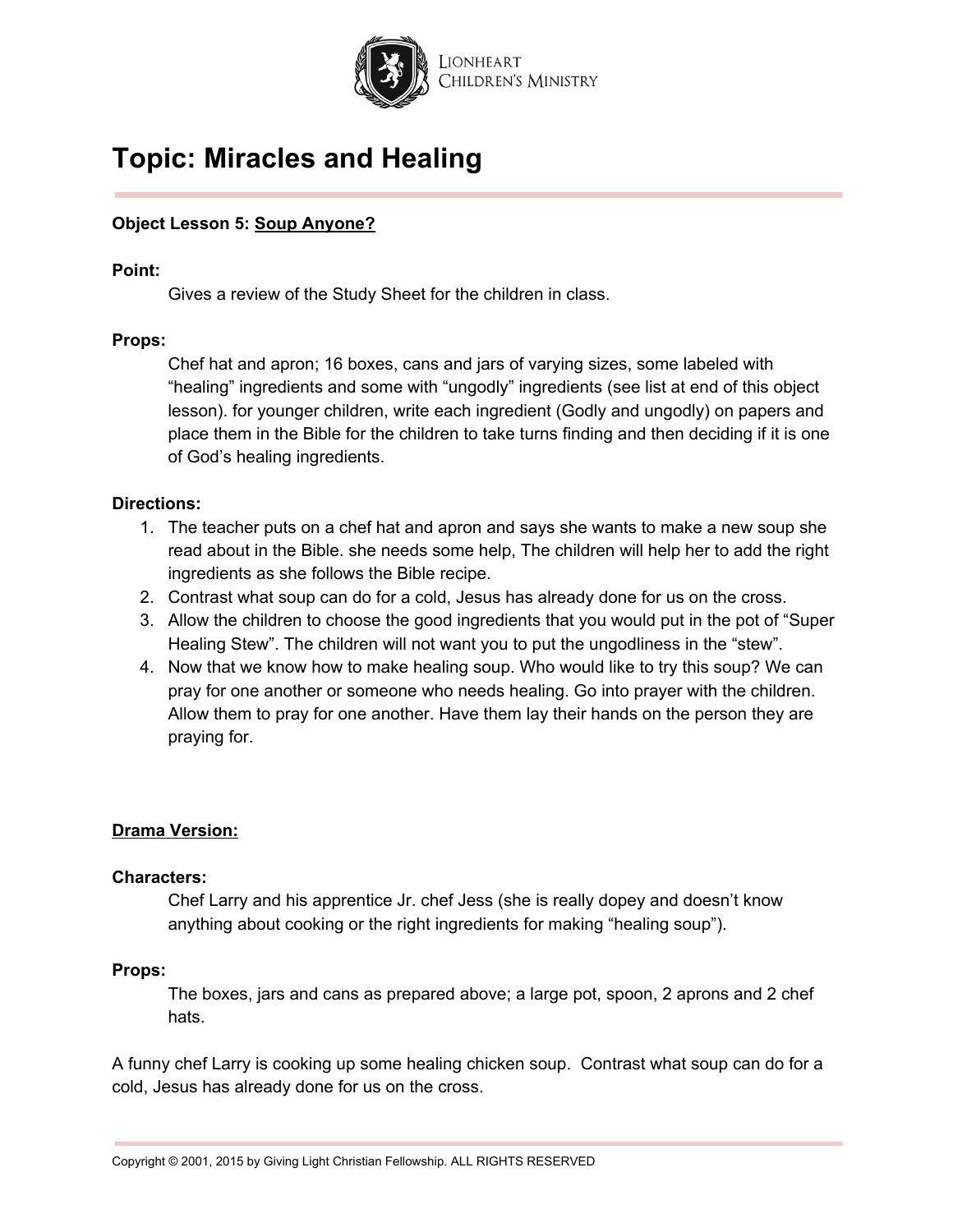

Jr. Chef goes for each ingredient in the box of props. She has trouble spelling and Chef Larry has to spell the words for her at times. She brings the ingredients back to Larry and he has to decide if it is a healing ingredient. Jess asks why that doesn't go in the pot. As the right ingredients are poured into the pot and stirred, Jess tastes it. It is good. She wants to put more good ingredients in and Larry is helping her to learn what are the Bible ingredients for healing.

#### **Godly and Ungodly Ingredients**

| <b>Godly Ingredients</b> | <b>Ungodly Ingredients</b>               |
|--------------------------|------------------------------------------|
| God's Love               | Hatred                                   |
| Forgiveness              | Fear                                     |
| Lay hands on the person  | Sin                                      |
| Have faith in God        | Money                                    |
| Speak God's Word         | Whine and complain (negative confession) |
| Obedience                | Jealousy                                 |
| Prayer of Agreement      | Unbelief                                 |
| The Name of Jesus        |                                          |
| Thanks                   |                                          |
| Praise God               |                                          |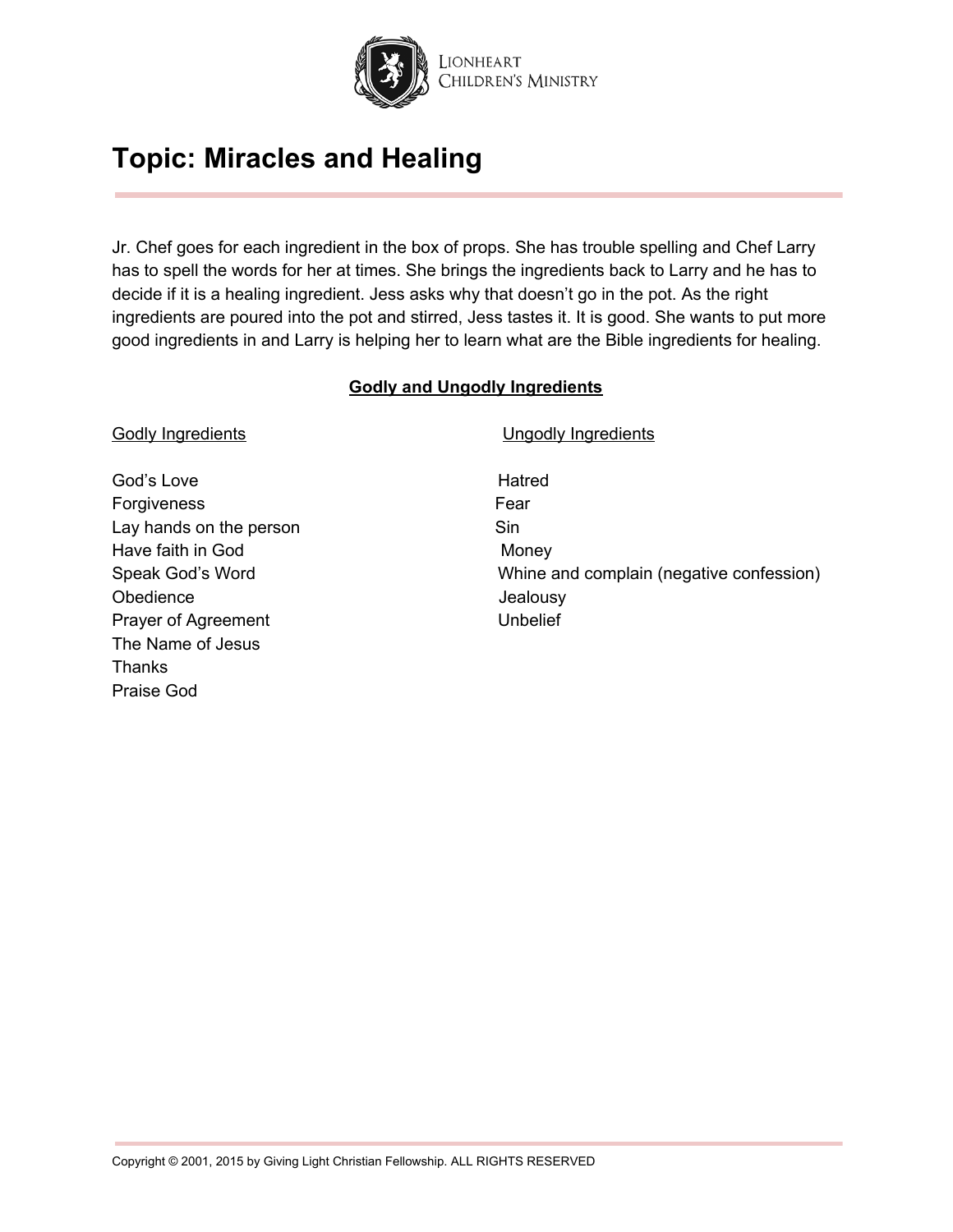

## **TEACHER STUDY NOTES MIRACLES AND HEALING**

- 1. JESUS MADE PROVISION FOR EVERY AREA OF OUR BEING NOW AND ETERNALLY. JESUS PAID IT ALL. SO WE CAN HAVE IT ALL.
	- SPIRIT The hidden person of the heart; today and forever
	- SOUL Relational, emotional, mental
	- BODY Physical; for His Church and the nations

Psalms 103:2-3 "Bless the LORD, O my soul, and forget not all His benefits:Who forgives all your iniquities, who heals all your diseases," (NKJ)

A. Our focus on miracles and healing is always the LORD. Bless Him; Remember Him; Thank Him; Receive Him. It is Jesus and ONLY Jesus.

Psalms 107:20 "He sent His word and healed them, and delivered them from their destructions." (NKJ)

2. HEALING WAS INSTITUTED BEFORE MAN'S FALL

1 Peter 1:19-20 "but with the precious blood of Christ, as of a lamb without blemish and without spot. He indeed was foreordained before the foundation of the world, but was manifest in these last times for you" (NKJ)

Revelation 13:8 "And all that dwell upon the earth shall worship him, whose names are not written in the book of life of the Lamb slain from the foundation of the world." (KJV)

3. HEALING WAS PROPHESIED THROUGH THE ATONEMENT

Isaiah 53:4-5 "Surely He has borne our griefs and carried our sorrows; yet we esteemed Him stricken, smitten by God, and afflicted. But He was wounded for our transgressions, he was bruised for our iniquities; the chastisement for our peace was upon Him, and by His stripes we are healed." (NKJ)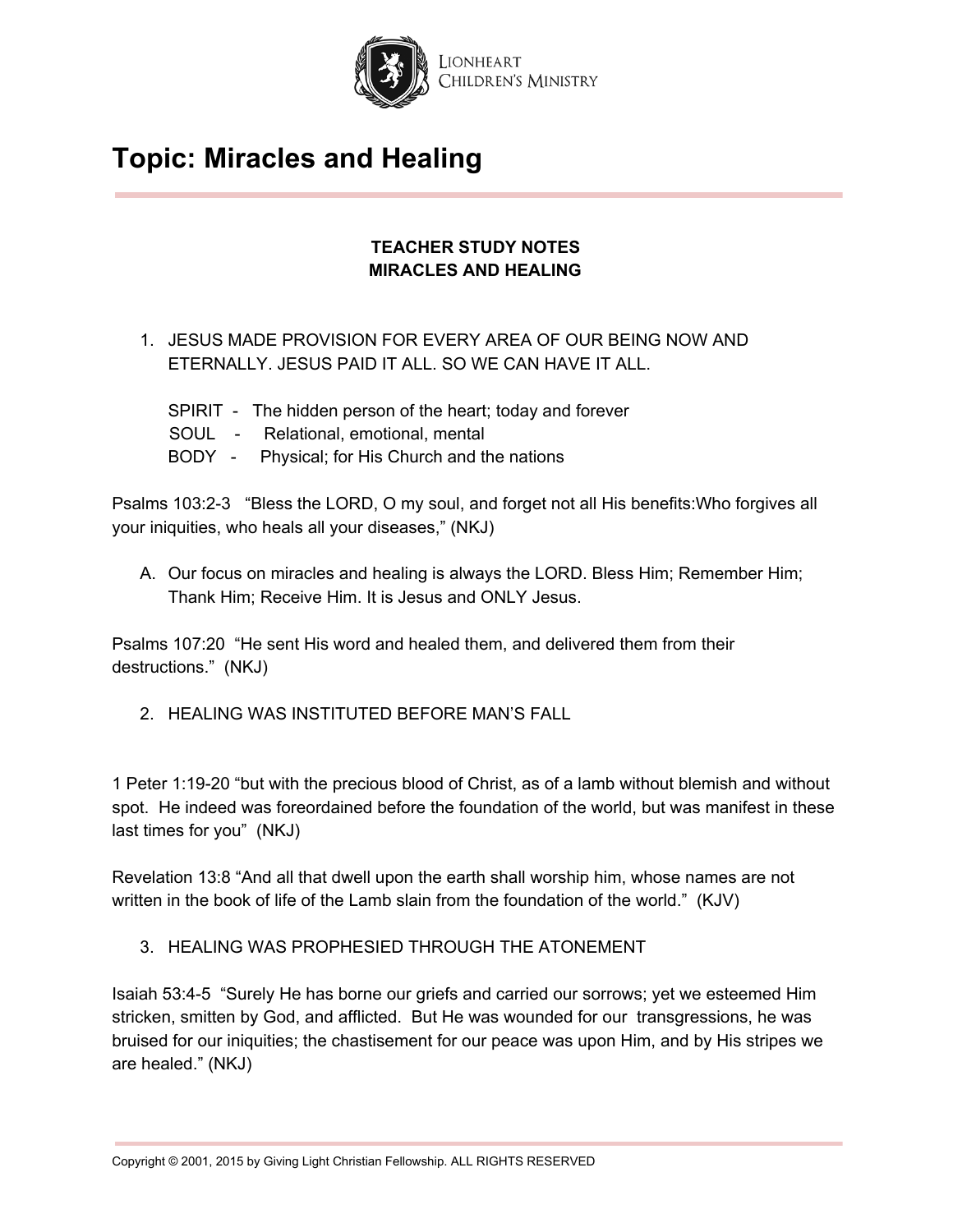

Isaiah 53:4-5 "Surely he took up our infirmities and carried our sorrows, yet we considered him stricken by God, smitten by him, and afflicted. But he was pierced for our transgressions, he was crushed for our iniquities; the punishment that brought us peace was upon him, and by his wounds we are healed." (NIV)

- A. "Borne and carried" shows how Jesus took upon Himself, or carried as a burden, our physical afflictions as well as our sins.
- B. "Grief and sorrows" are in reference to both physical and spiritual sickness and pain.
- C. "Bruised" is an inward bleeding depicting the hurts that can't be seen; our soul.
- D. "Wounded" is an outward bleeding of hurts that are visible.
- E. Jesus paid it all so we can have total health and healing.

## 4. JESUS BECAME FLESH AND BROUGHT THE MANIFESTED PROMISES TO THE EARTH

1 Peter 2:24 "Who Himself bore our sins in His own body on the tree, that we, having died to sins, might live for righteousness-- by whose stripes you were healed." (NKJ)

Matthew 8:17 "This was to fulfill what was spoken through the prophet Isaiah: "He took up our infirmities and carried our diseases." (NIV)

Acts 10:38 "How God anointed Jesus of Nazareth with the Holy Spirit and with power, who went about doing good and healing all who were oppressed by the devil, for God was with Him." (NKJ)

Psalms 77:14 "You are the God who performs miracles; you display your power among the peoples." (NIV)

Acts 2:22 "Men of Israel, listen to this: Jesus of Nazareth was a man accredited by God to you by miracles, wonders and signs, which God did among you through him, as you yourselves know." (NIV)

Romans 1:16 "For I am not ashamed of the gospel of Christ, for it is the power of God to salvation for everyone who believes, for the Jew first and also for the Greek." (NKJ)

5. FAITH IS THE APPLICATION FOR THE BENEFITS OF THE CROSS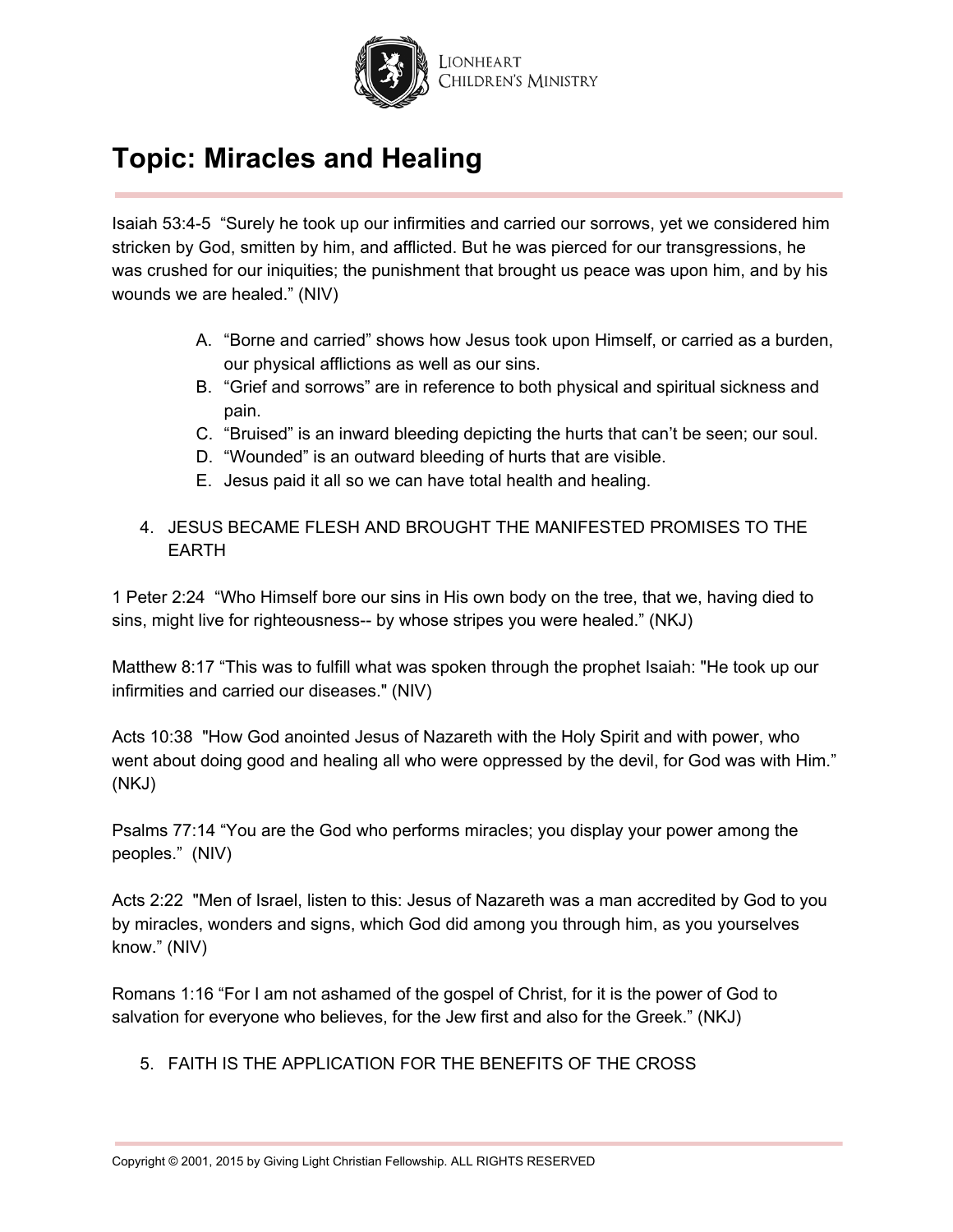

- A. Jesus ministered in faith
- B. Our faith for another
- C. The one needing God's provision

Matthew 13:58 "And he did not do many miracles there because of their lack of faith." (NIV)

Mark 9:23 "Jesus said unto him, If thou canst believe, all things are possible to him that believeth." (KJV)

Luke 18:27 "But He said, 'The things which are impossible with men are possible with God.'" (NKJ)

(See Faith Study Lesson for more on faith).

6. JESUS GAVE BELIEVERS THE ASSIGNMENT TO CONTINUE WHAT HE DID

John 14:12-13 "I tell you the truth, anyone who has faith in me will do what I have been doing. He will do even greater things than these, because I am going to the Father. And I will do whatever you ask in my name, so that the Son may bring glory to the Father." (NIV)

Mark 16:15-18 "He said to them, "Go into all the world and preach the good news to all creation. Whoever believes and is baptized will be saved, but whoever does not believe will be condemned. And these signs will accompany those who believe: In my name they will drive out demons; they will speak in new tongues; they will pick up snakes with their hands; and when they drink deadly poison, it will not hurt them at all; they will place their hands on sick people, and they will get well." (NIV)

Galatians 3:5 "Does God give you his Spirit and work miracles among you because you observe the law, or because you believe what you heard?" (NIV)

Hebrews 2:3-4 "How shall we escape if we ignore such a great salvation? This salvation, which was first announced by the Lord, was confirmed to us by those who heard him. God also testified to it by signs, wonders and various miracles, and gifts of the Holy Spirit distributed according to his will." (NIV)

Isaiah 8:18 "Here am I and the children whom the LORD has given me! We are for signs and wonders in Israel from the LORD of hosts, who dwells in Mount Zion." (NKJ)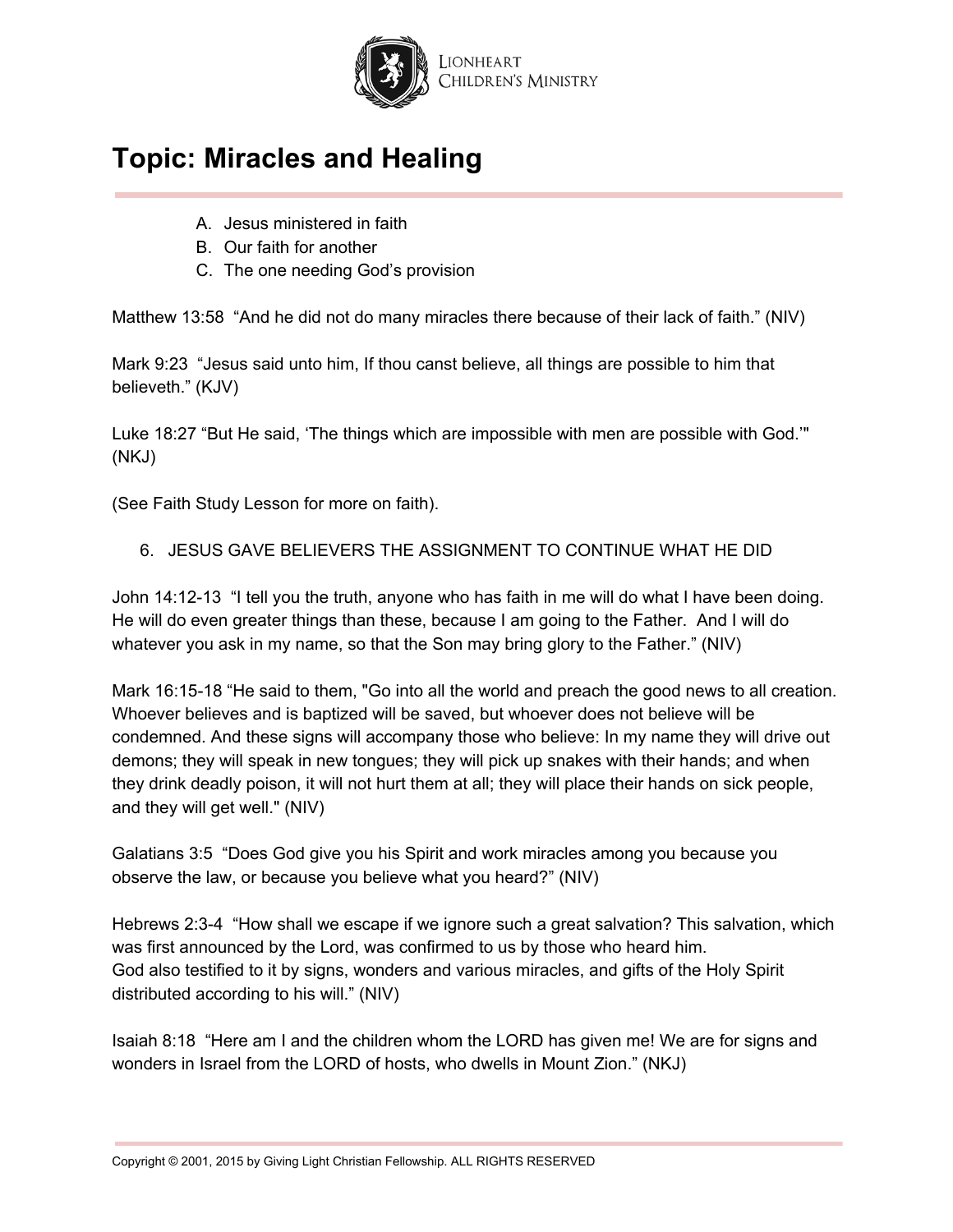

Mark 16:20 "And they went out and preached everywhere, the Lord working with them and confirming the word through the accompanying signs. Amen." (NKJ)

1 Corinthians 12:28 "And in the church God has appointed first of all apostles, second prophets, third teachers, then workers of miracles, also those having gifts of healing, those able to help others, those with gifts of administration, and those speaking in different kinds of tongues." (NIV)

- 7. SOME POSSIBLE REASONS HEALING OR MIRACLES ARE NOT RECEIVED
	- A. Sin (Psalms 66:18; Psalms 34:16; 1 Corinthians 11:28 30; 2 Corinthians 13:5; 2 Chronicles 7:14)
	- B. Ignorance (Romans 10:17; Hos.4:6)
	- C. Doubt or Unbelief (Mark 6:5,6; Matthew 13:57, 58; James 1:6,8)
	- D. Curse (Deuteronomy 30:1-5; Malachi 2:2; Malachi 3:9-11; Galatians 3:10-14
	- E. Fear (Psalms 23:4; Psalms 27:1; Hebrews 10:38)
	- F. Unforgiveness (Mark 11:25)
	- G. Giving up (Galatians 6:9; Matthew 24:13)
- 8. THE WORKS OF DARKNESS WHAT TO STOP THE SUPERNATURAL OR PERVERT IT TO KEEP PEOPLE FROM JESUS

Matthew 24:24-25 "For false Christs and false prophets will appear and perform great signs and miracles to deceive even the elect-- if that were possible. See, I have told you ahead of time." (NIV)

James 4:7 "Therefore submit to God. Resist the devil and he will flee from you." (NKJ)

- A. Submitting to God is a total surrender of our thoughts, will, wants and every desire of our flesh. We are under God's authority and thus His government will rule in our behalf. God is in control. That means we and the enemy are not.
- B. To resist is an active or aggressive force of opposition against something with the intent of gaining victory over. We take a stand and stand until the opposition falls.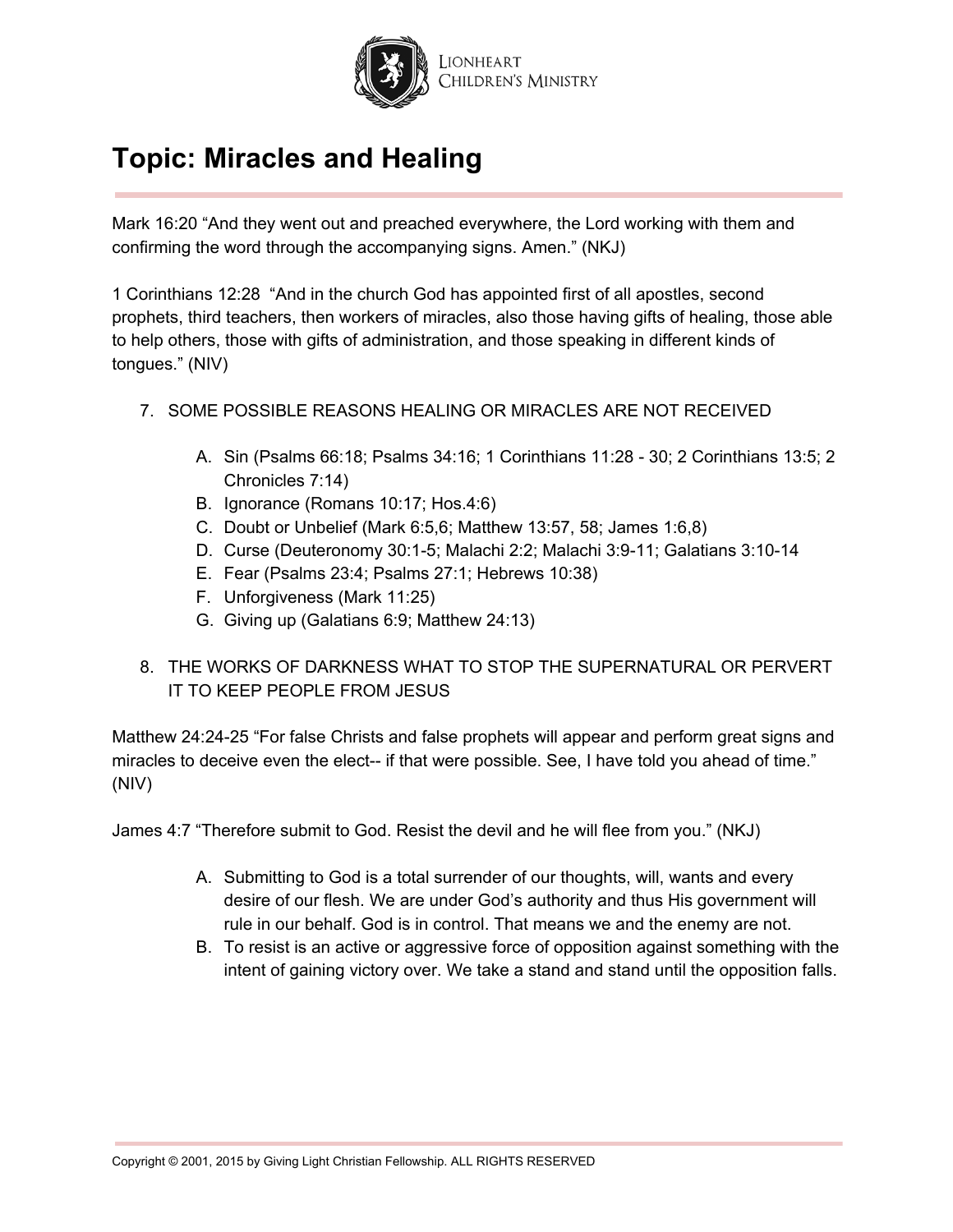

NAME:\_\_\_\_\_\_\_\_\_\_\_\_\_\_\_\_\_\_

## MIRACLES AND HEALING STUDY SHEET

1. Memory verse: Say out loud three times and circle the bold words.

1 Peter 2:24 "Who **Himself bore our sins** in His own body on the tree, that we, having died to sins, **might live** for righteousness-- **by whose stripes you were healed.**" (NKJ)

2. According to the Bible, what are some ingredients for healing? (Circle answers)

God's Love Forgiveness Hatred Money Sugar Lay hands on the person

Have faith in God Speak God's Word Obedience Prayer of Agreement

A sick person Doubt The Name of Jesus

3. Read James 4:7. Make this verse personal for healing. Fill in the blanks with the right word.

James 4:7 "Therefore submit to God. Resist the devil and he will flee from you." (NKJ)

I \_\_\_\_\_\_\_\_\_\_ to God. I \_\_\_\_\_\_\_\_\_\_\_\_\_ sickness and it flees from \_\_\_\_\_\_\_\_.

4. Circle the right answer for each question.

Submit means: Be the boss Put or arrange under Dive under water Run

Resist means: Make friends Play a good game Sit down To stand against

REQUIREMENTS: YOUNGER KIDS QUESTIONS 1 - 4; OLDER CHILDREN; ALL

5. Select two Bible Scriptures which tell of a miracle, one from the Old Testament and one from the New Testament. Write the name or names of the people who were involved in the miracle.

Old Testament -- Scripture:\_\_\_\_\_\_\_\_\_\_\_\_ Names: \_\_\_\_\_\_\_\_\_\_\_\_\_\_\_\_\_\_\_\_\_\_\_